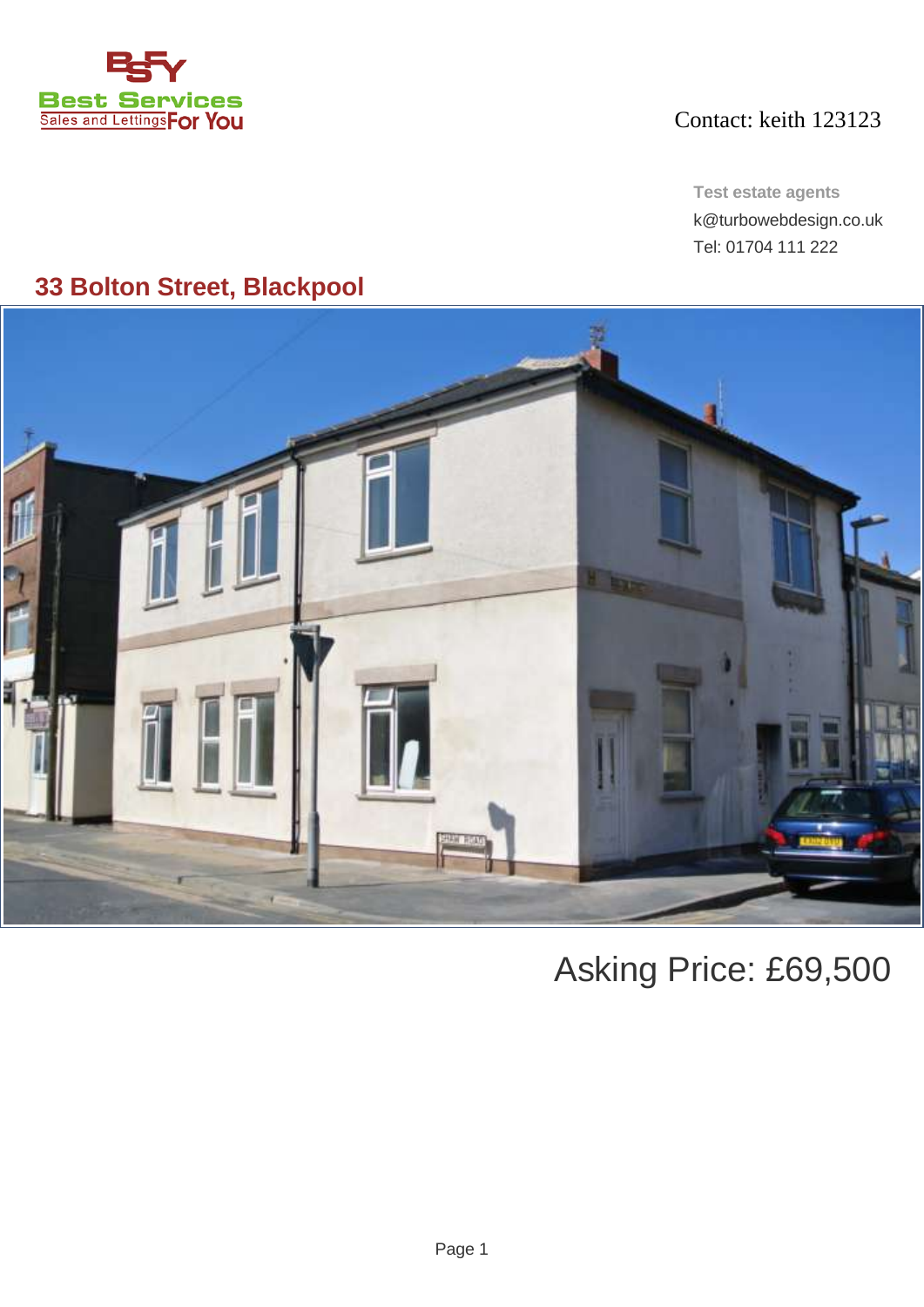



\*REDUCED FROM ?92,500 TO OFFERS IN EXCESS OF ?69,950!\* Good size house with three double bedrooms, two bathrooms, lounge, modern kitchen area and a large basement. Recently Refurbished. No garden but very close to Promenade. Rental valuation for landlords - ?600 pcm. VIEWING DAYS - Tuesday 11th and Saturday 15th of August. Please call to arrange a viewing.

### **Porch**

Double glazed entrance door, carpet.

**Living Room - 18'2" (5.54m) x 13'9" (4.19m)**

Entrance door from porch, double glazed windows to front and side, two radiators, television point, carpet.

### **Inner Hall**

Double glazed windows to side, stairs to first floor, carpet.

### **Ground Floor W.C**

Modern white suite comprising: Close coupled W.C and pedestal wash hand basin, tiled floor.

### **Kitchen/Diner - 13'4" (4.06m) x 11'7" (3.53m)**

Double glazed window to side, double glazed door to side, radiator, modern range of wall and base kitchen units with ample work surface, built in electric oven, gas hob and extractor hood, integrated fridge and freezer, 1 1/2 bowl sink unit with

# Property Details

Price: £69,500 Bedrooms: 3 Location: Bolton Street

# Property Features

## REDUCED FROM Good size house with three double bedrooms & two bathrooms. VIEWING DAYS - Tuesday 11th and Saturday 15th of August.

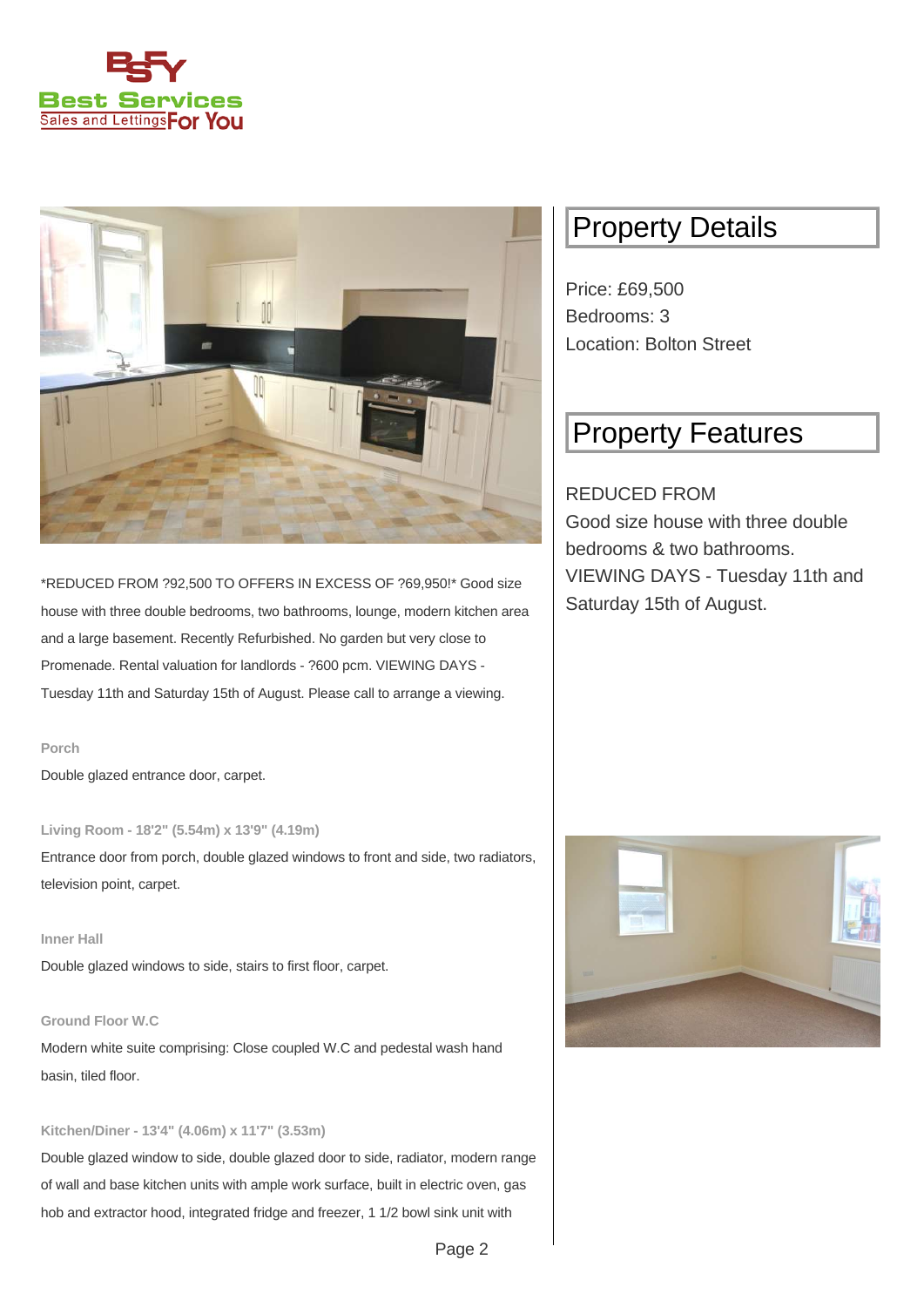

## Contact: keith 123123

### mixer tap, vinyl flooring.

#### **Utility Room**

Space and plumbing for washing machine, space for tumble dryer, work surface, radiator, vinyl flooring.

#### **Basement**

Good size basement with decent head height split into two rooms both with radiators, power points and lighting.

#### **Landing**

Double glazed window to side, smoke alarm, carpet.

### **Bedroom One - 14'0" (4.27m) x 13'9" (4.19m)**

Double glazed windows to front and side, radiator, television point, carpet.

**Bedroom Two - 11'0" (3.35m) x 10'8" (3.25m)**

Double glazed window to side, radiator, television point, carpet.

**Bedroom Three - 15'1" (4.6m) Max x 11'0" (3.35m) Max** Double;e glazed window to side, radiator, television point, carpet.

#### **Bathroom - 6'10" (2.08m) x 6'7" (2.01m)**

Double glazed window to side, heated towel rail, modern white suite comprising: P-Shaped bath with built in shower over and shower screen, W.C and pedestal wash hand basin, extractor fan, complementary wall tiling, vinyl flooring.

### **Rear Yard**

Access only yard to rear from door in kitchen/diner.

#### **Notice**

Please note we have not tested any apparatus, fixtures, fittings, or services. Interested parties must undertake their own investigation into the working order of these items. All measurements are approximate and photographs provided for guidance only.



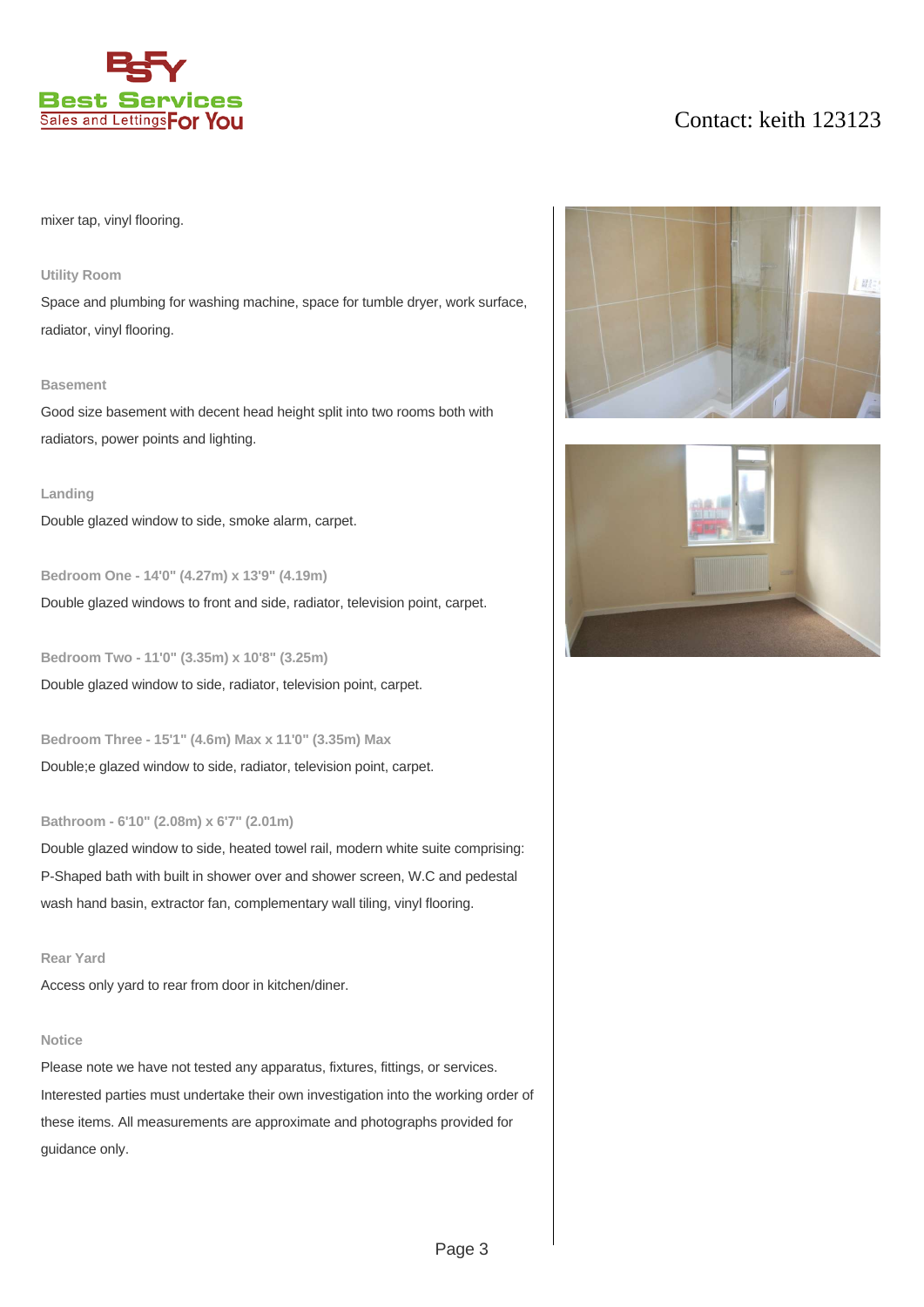



Test estate agents k@turbowebdesign.co.uk 01704 111 222